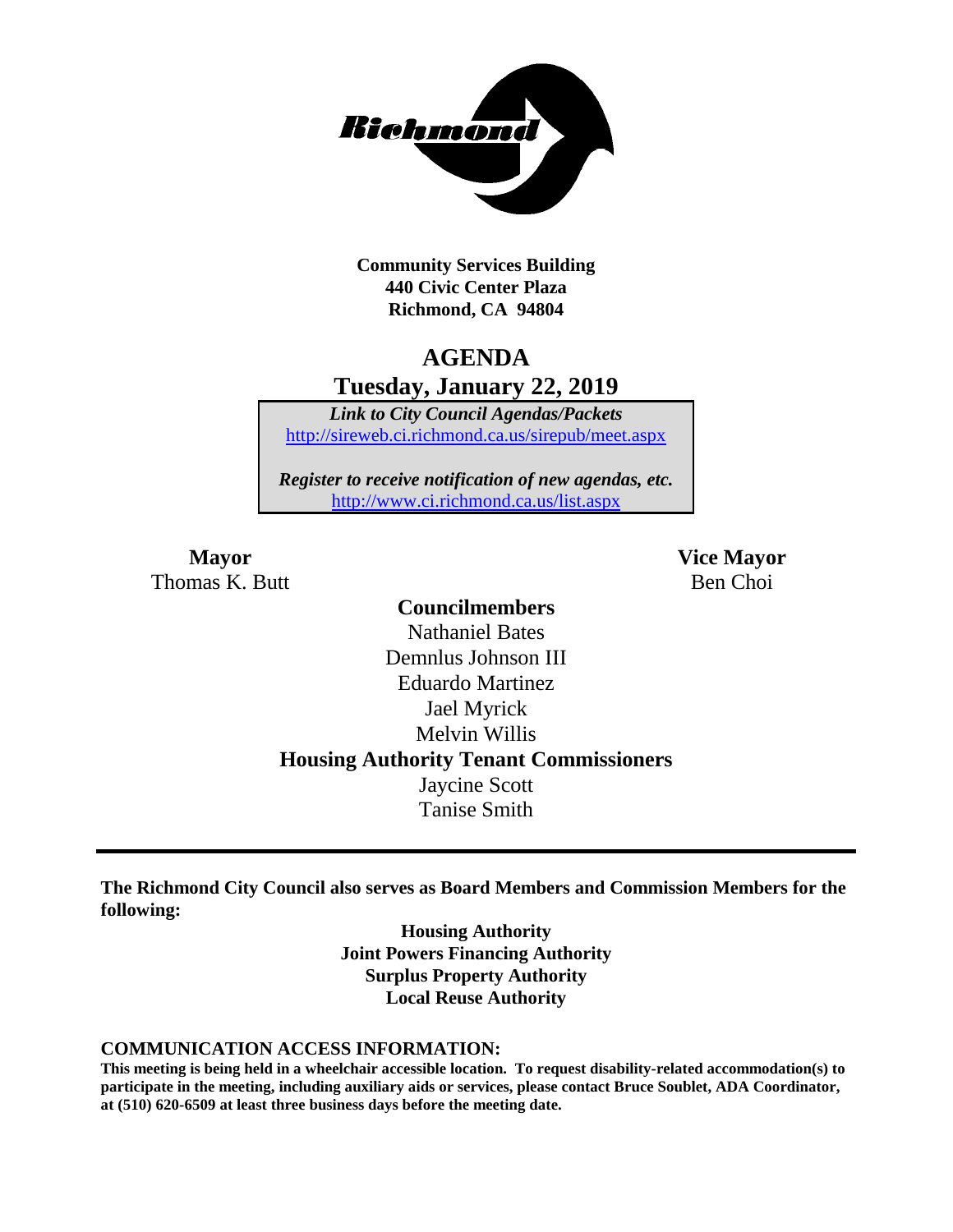# **MEETING PROCEDURES**

The City of Richmond encourages community participation at its City Council meetings and has established procedures that are intended to accommodate public input in a timely and time-sensitive way. As a courtesy to all members of the public who wish to participate in City Council meetings, please observe the following procedures:

**PUBLIC COMMENT ON AGENDA ITEMS:** Anyone who desires to address the City Council on items appearing on the agenda must complete and file a pink speaker's card with the City Clerk **prior** to the City Council's consideration of the item. Once the City Clerk has announced the item, no person shall be permitted to speak on the item other than those persons who have submitted their names to the City Clerk. Your name will be called when the item is announced for discussion. **Each speaker will be allowed up to TWO (2) MINUTES to address the City Council on NON-PUBLIC HEARING items listed on the agenda. Speakers are allowed up to THREE (3) minutes on PUBLIC HEARING items.**

**OPEN FORUM FOR PUBLIC COMMENT:** Individuals who would like to address the City Council on matters not listed on the agenda or on items remaining on the consent calendar may do so under Open Forum. All speakers must complete and file a pink speaker's card with the City Clerk **prior** to the commencement of Open Forum. The amount of time allotted to individual speakers shall be determined based on the number of persons requesting to speak during this item. **The time allocation for each speaker will be as follows:** 15 or fewer speakers, a maximum of 2 minutes; 16 to 24 speakers, a maximum of 1 and one-half minutes; and 25 or more speakers, a maximum of 1 minute.

#### **SPEAKERS ARE REQUESTED TO OCCUPY THE RESERVED SEATS IN THE FRONT ROW BEHIND THE SPEAKER'S PODIUM AS THEIR NAME IS ANNOUNCED BY THE CITY CLERK.**

**CONSENT CALENDAR:** Consent Calendar items are considered routine and will be enacted, approved or adopted by one motion unless a request for removal for discussion or explanation is received from the audience or the City Council. A member of the audience requesting to remove an item from the consent calendar that is sponsored by City staff must first complete a speaker's card and discuss the item with a City staff person who has knowledge of the subject material **prior** to filing the card with the City Clerk and **prior** to the City Council's consideration of Agenda Review. Councilmembers who request to remove an item from the consent calendar must do so during Agenda Review. An item removed from the Consent Calendar may be placed anywhere on the agenda following the City Council's agenda review.

**CONDUCT AT MEETINGS:** Richmond City Council meetings are limited public forums during which the City strives to provide an open, safe atmosphere and promote robust public debate. Members of the public, however, must comply with state law, as well as the City's laws and procedures and may not actually disrupt the orderly conduct of these meetings. The public, for example, may not shout or use amplifying devices, must submit comment cards and speak during their allotted time, may not create a physical disturbance, may not speak on matters unrelated to issues within the jurisdiction of the City Council or the agenda item at hand, and may not cause immediate threats to public safety.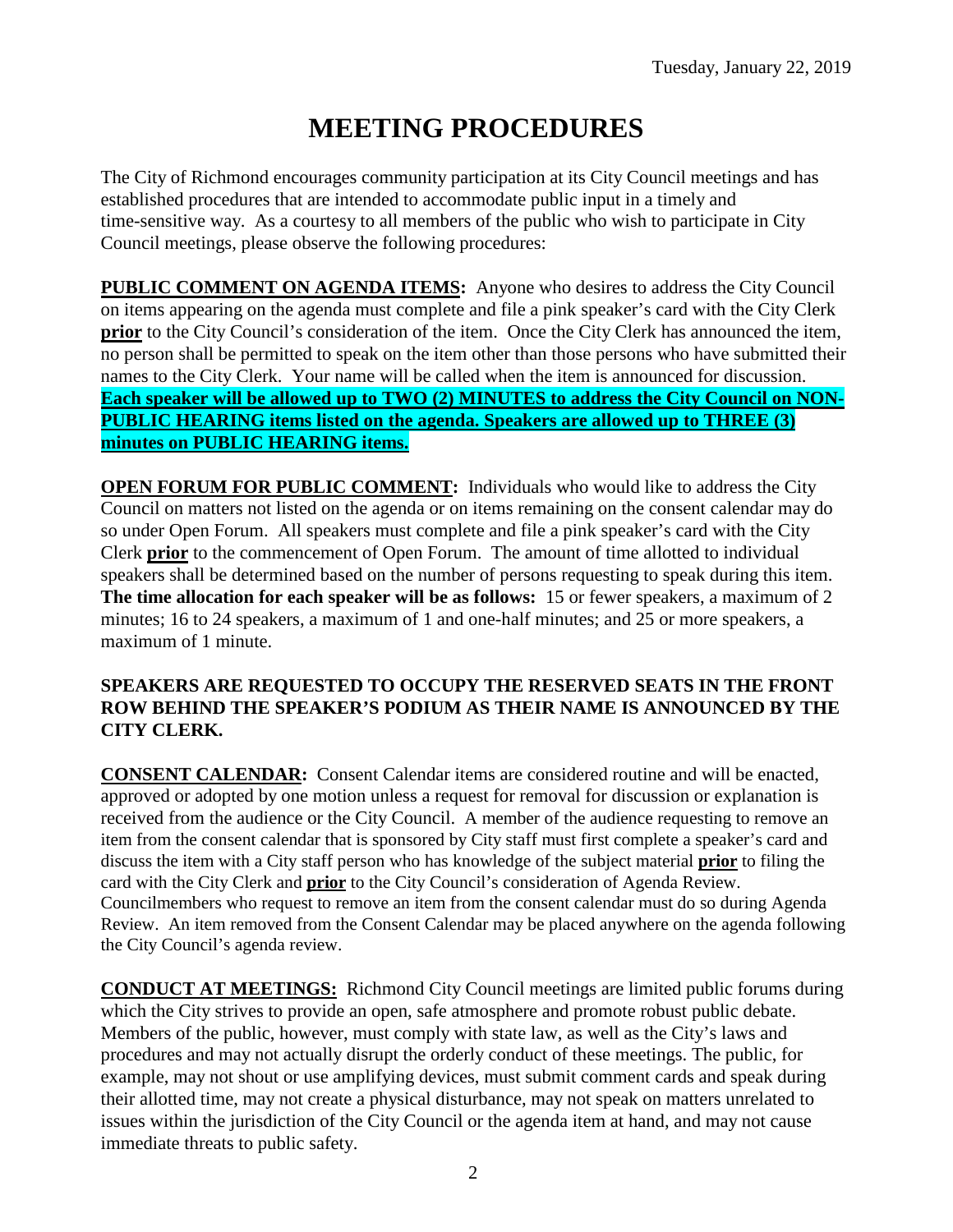**CITY HARASSMENT POLICY:** The City invites public comment and critique about its operations, including comment about the performance of its public officials and employees, at the public meetings of the City Council and boards and commissions. However, discriminatory or harassing comments about or in the presence of City employees, even comments by third parties, may create a hostile work environment, if severe or pervasive. The City prohibits harassment against an applicant, employee, or contractor on the basis of race, religious creed, color, national origin, ancestry, physical disability, medical condition, mental disability, marital status, sex (including pregnancy, childbirth, and related medical conditions), sexual orientation, gender identity, age or veteran status, or any other characteristic protected by federal, state or local law. In order to acknowledge the public's right to comment on City operations at public meetings, which could include comments that violate the City's harassment policy if such comments do not cause an actual disruption under the Council Rules and Procedures, while taking reasonable steps to protect City employees from discrimination and harassment, City Boards and Commissions shall adhere to the following procedures. If any person makes a harassing remark at a public meeting that violates the above City policy prohibiting harassment, the presiding officer of the meeting may, at the conclusion of the speaker's remarks and allotted time: (a) remind the public that the City's Policy Regarding Harassment of its Employees is contained in the written posted agenda; and (b) state that comments in violation of City policy are not condoned by the City and will play no role in City decisions. If any person makes a harassing remark at a public meeting that violates the above City policy, any City employee in the room who is offended by remarks violating the City's policy is excused from attendance at the meeting. No City employee is compelled to remain in attendance where it appears likely that speakers will make further harassing comments. If an employee leaves a City meeting for this reason, the presiding officer may send a designee to notify any offended employee who has left the meeting when those comments are likely concluded so that the employee may return to the meeting. The presiding officer may remind an employee or any council or board or commission member that he or she may leave the meeting if a remark violating the City's harassment policy is made. These procedures supplement the Council Rules and Procedures relating to disruption of orderly conduct at Council meetings.

Any law enforcement officer on duty or whose service is commanded by the presiding officer shall be Sergeant-at-Arms of the Council meetings. He/she, or they, shall carry out all orders and instructions given by the presiding officer for the purpose of maintaining order and decorum at the Council meetings (City Council Rules of Procedure and Order Section III F, RMC Section 2.12.030).

**\*\*\*\*\*\*\*\*\*\*\*\*\*\*\*\*\*\*\*\*\*\*\*\*\*\*\*\*\*\*\*\*\*\*\*\*\*\*\*\*\*\*\*\*\*\*\*\*\*\*\*\*\*\*\*\*\*\***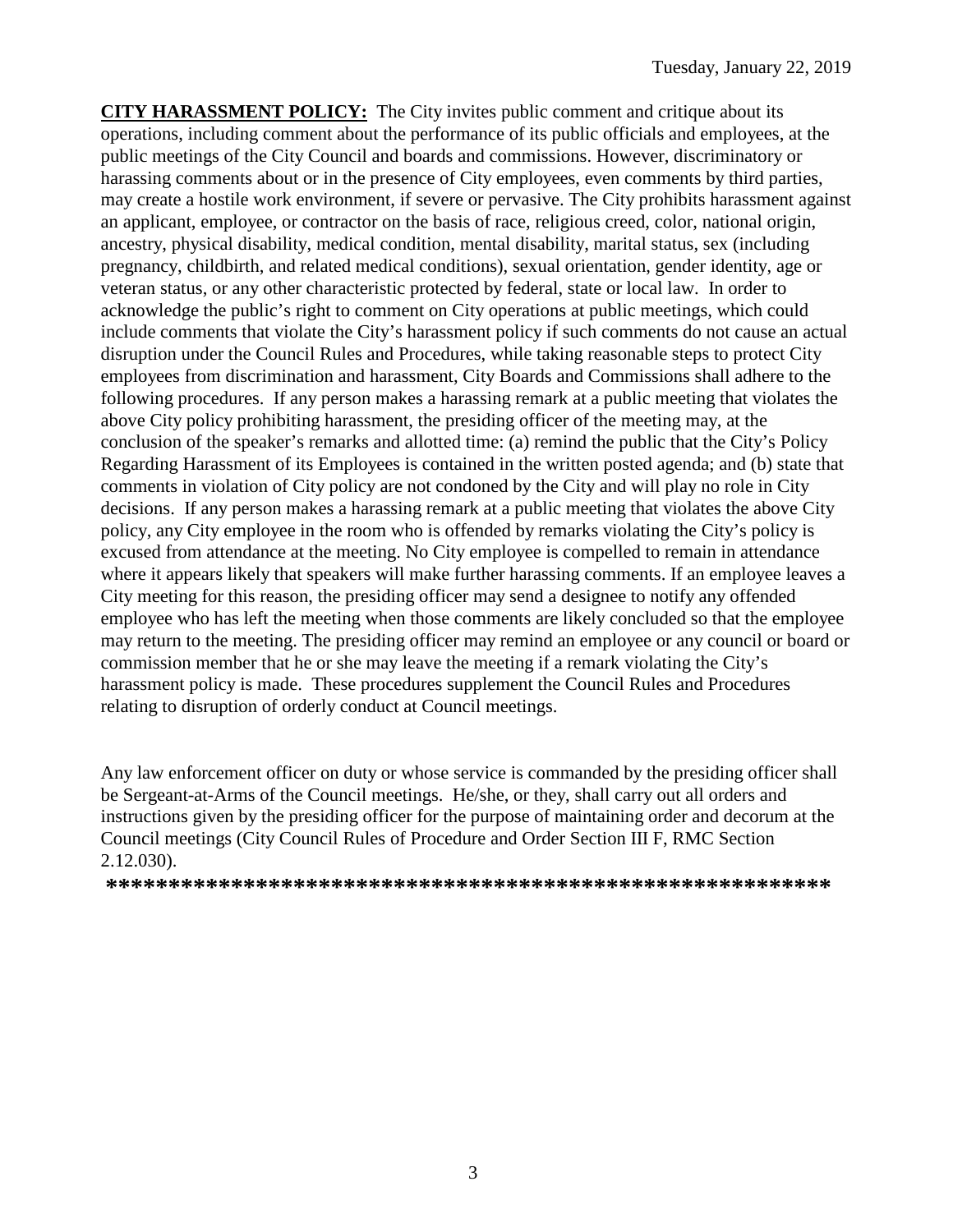## **OPEN SESSION TO HEAR PUBLIC COMMENT BEFORE CLOSED SESSION**

5:30 p.m.

#### **A. ROLL CALL**

**B. PUBLIC COMMENT BEFORE CLOSED SESSION**

#### **C. ADJOURN TO CLOSED SESSION**

### **CLOSED SESSION**

Shimada Room of the Community Services Building

#### **A. CITY COUNCIL**

#### **B. JOINT RICHMOND HOUSING AUTHORITY/RICHMOND CITY COUNCIL**

**B-1.** CONFERENCE WITH LEGAL COUNSEL - EXISTING LITIGATION (paragraph (1) of Subdivision [d] of Government Code Section 54956.9):

Gary et al vs. Richmond Housing Authority and City of Richmond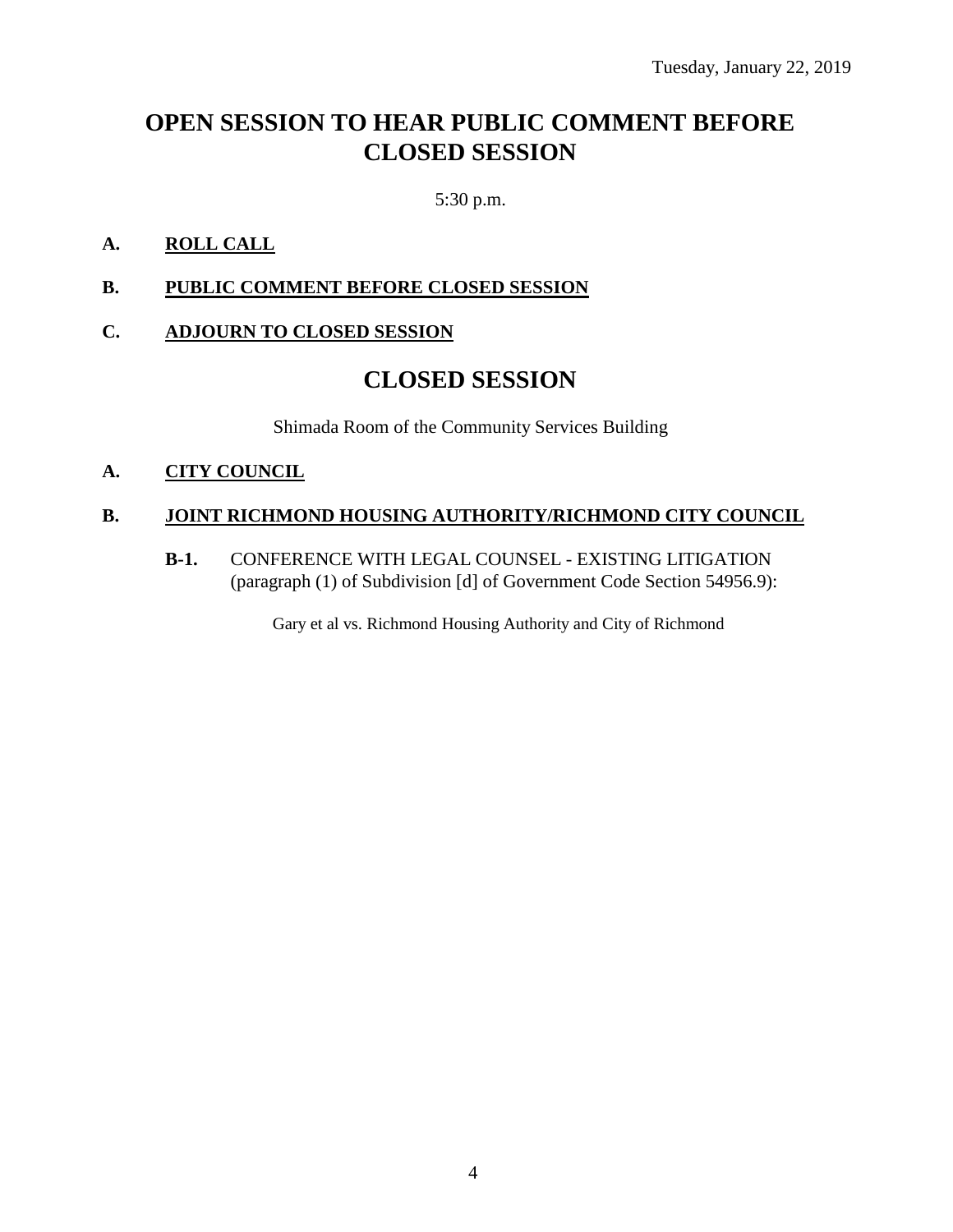## **REGULAR MEETING OF THE SUCCESSOR AGENCY TO THE RICHMOND COMMUNITY REDEVELOPMENT AGENCY AND RICHMOND CITY COUNCIL**

6:30 p.m.

- **A. PLEDGE TO THE FLAG**
- **B. ROLL CALL**
- **C. STATEMENT OF CONFLICT OF INTEREST**
- **D. AGENDA REVIEW**
- **E. REPORT FROM THE CITY ATTORNEY OF FINAL DECISIONS MADE DURING CLOSED SESSION**
- **F. REPORT FROM THE CITY MANAGER**
- **G. OPEN FORUM FOR PUBLIC COMMENT**

#### **H. SUCCESSOR AGENCY TO THE RICHMOND COMMUNITY REDEVELOPMENT AGENCY CONSENT CALENDAR**

**H-1.** ADOPT a resolution approving the Successor Agency to the Richmond Community Redevelopment Agency's Recognized Obligation Payment Schedule and an administrative budget for the period July 1, 2019, through June 30, 2020 ("ROPS 19-20") pursuant to California Health and Safety Code Sections 34177(o), and 34171(a),(b), and 34177(j) respectively - Successor Agency to the Richmond Community Redevelopment Agency (Carlos Martinez 620- 6512/Debra Vaca 307-8141).

#### **I. CITY COUNCIL CONSENT CALENDAR**

**I-1.** APPROVE standing purchase orders with Traffic Logix Corp. to provide pedestrian and street traffic safety devices and related products on an as-needed basis to replace or upgrade damaged pedestrian and street safety devices throughout the City, in an amount not to exceed \$450,000 over a three-year period, with an option to extend an additional two years - Engineering and Capital Improvement Projects Department (Yader A. Bermudez 774-6300).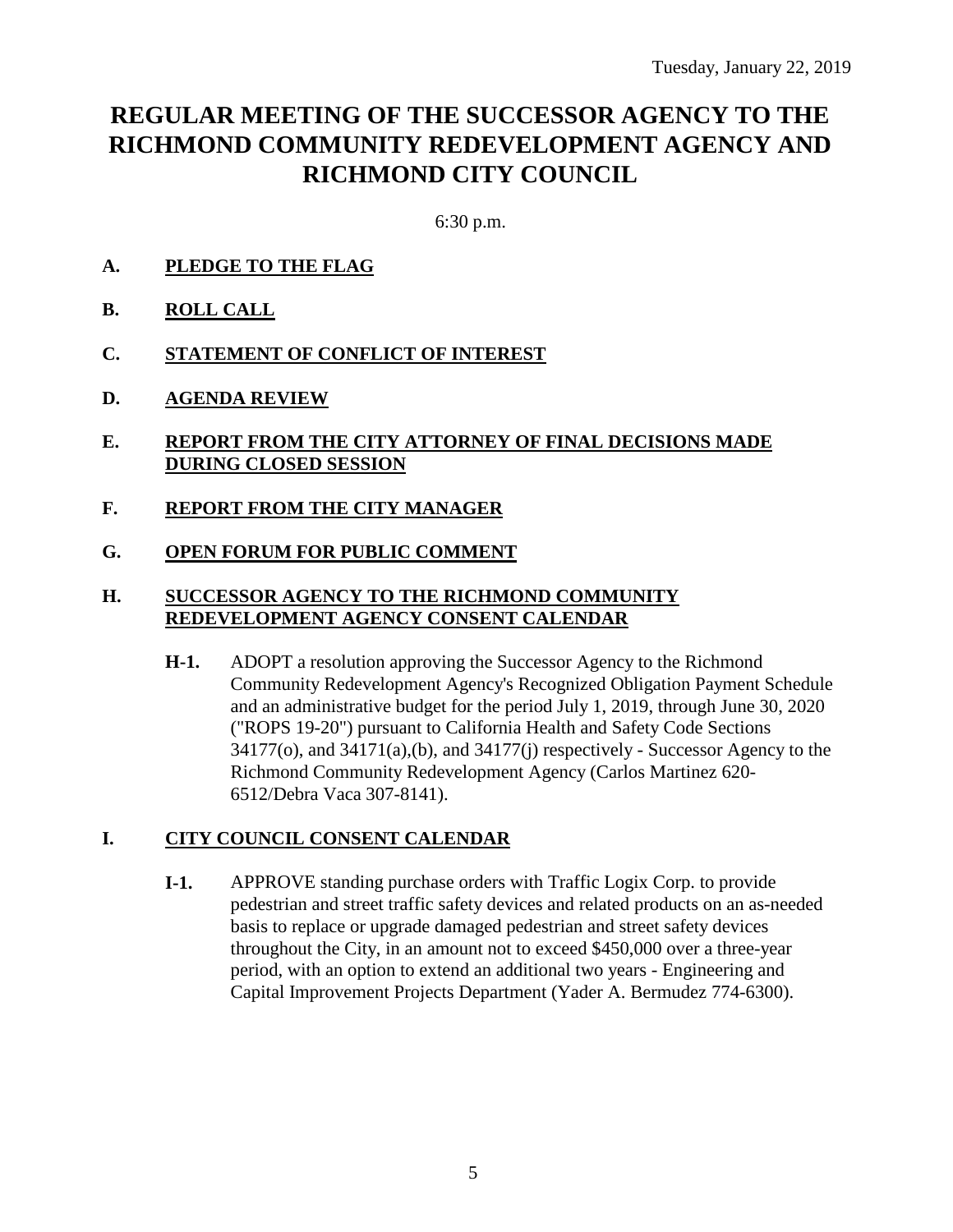- **I-2.** APPROVE an amendment to the Bay Area Resource Center contract to present a construction project management course in support of the Richmond Workforce Development Board and the RichmondBUILD Program. The contract term will be August 1, 2015, through June 30, 2020. The contract amount will be increased by \$50,000 for a total contract amount not to exceed \$249,000 - Employment and Training Department (Sal Vaca 307-8023).
- **I-3.** PROCLAMATION declaring January 27, 2019, as International Holocaust Remembrance Day in the City of Richmond - Office of the Mayor (Mayor Tom Butt 620-6503).
- **I-4.** APPROVE appointments to the Economic Development Commission: APPOINT Hossian Albgal, new appointment, seat #14, term expiration date March 30, 2019, and Christina Kenney new appointment, seat #15, filling an unexpired term with an expiration date of March 30, 2019 - Office of the Mayor (Mayor Tom Butt 620-6503).
- **I-5.** RECEIVE a report on the Richmond Municipal Sewer District for the month of November 2018 – Water Resource Recovery Department (Ryan Smith 620- 5486).
- **I-6.** ADOPT a resolution, authorizing the city manager to execute a Cooperative Implementation Agreement with the State of California Department of Transportation (Caltrans) allowing the City of Richmond to receive \$3 million for the construction of full-trash capture devices at Regatta Boulevard to prevent litter from discharging to local watersheds and San Francisco Bay; and ACCEPT and APPROPRIATE the budget for \$3 million - Water Resource Recovery Department (Ryan Smith 620-5486/Joanne Le 620-6540).
- **I-7.** APPROVE the minutes of the December 4 and 18, 2018, regular Richmond City Council meetings - City Clerk's Office (Pamela Christian 620-6513).
- **I-8.** ADOPT an ordinance (second reading) amending Richmond Municipal Code Sections 9.20.150 and 9.20.155 to update the 2019 solid waste collection rates by an annual Consumer Price Index rate adjustment of 3.25 percent for residential customers, and 4.36 percent for commercial customers, and adding a new section 9.20.157 to approve future rate updates by resolution of the City Council - City Manager's Office (Shasa Curl/Adam Lenz 620-5537).

### **J. COUNCIL AS A WHOLE**

- **J-1.** APPROVE appointments for the Mayor and Councilmembers to Regional Committees, Ad-Hoc Committees and Liaison Positions for the year of 2019 - Office of the Mayor (Mayor Tom Butt 620-6502).
- **J-2.** RECEIVE a presentation on the implementation of the Richmond Kids First Initiative - City Manager's Office (Carlos Martinez/LaShonda White 620-6512).